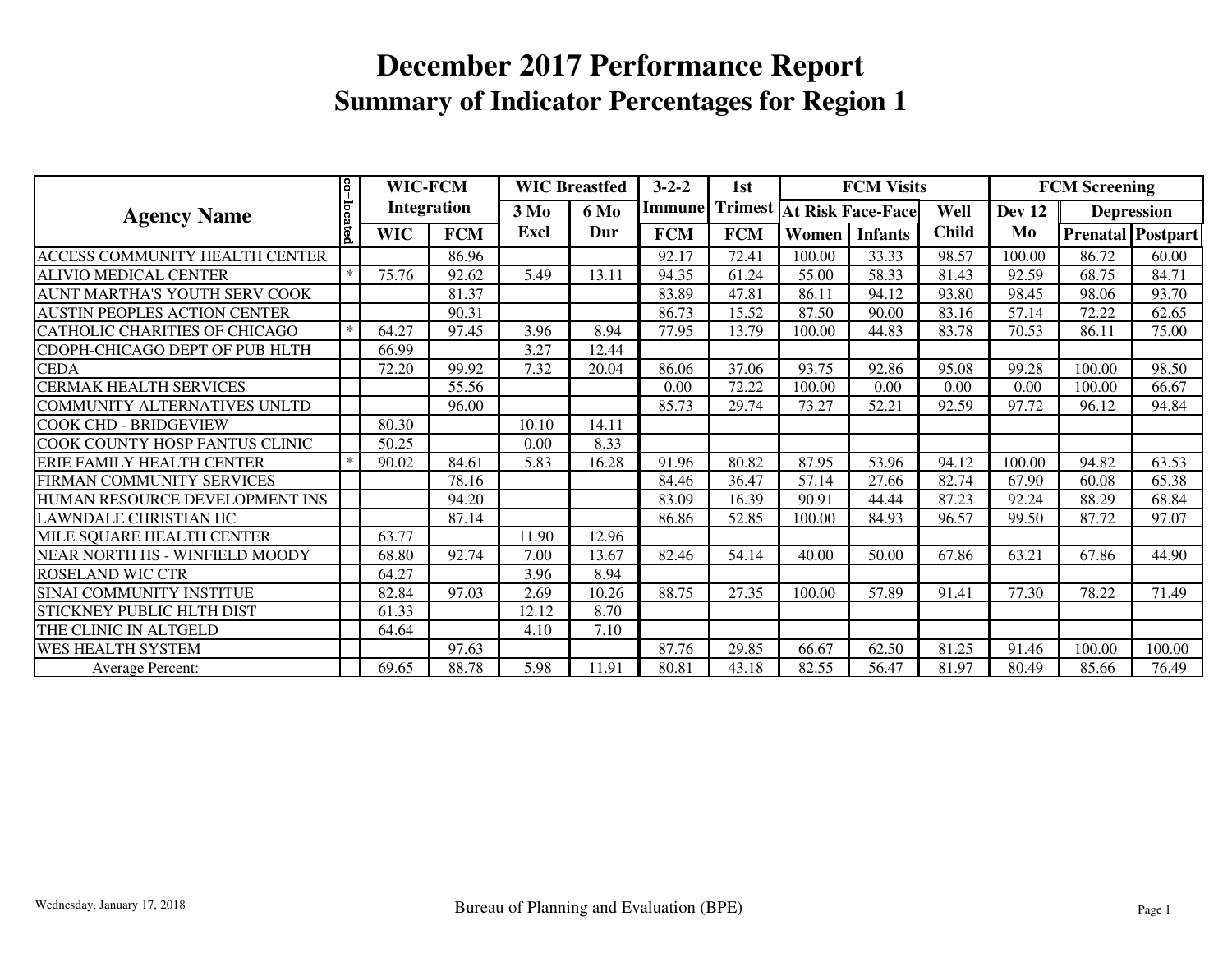|                                       | S.      | WIC-FCM            |            | <b>WIC Breastfed</b>     |       | $3 - 2 - 2$ | 1st        |                                  | <b>FCM Visits</b> |              | <b>FCM Screening</b> |        |                          |
|---------------------------------------|---------|--------------------|------------|--------------------------|-------|-------------|------------|----------------------------------|-------------------|--------------|----------------------|--------|--------------------------|
| <b>Agency Name</b>                    |         | <b>Integration</b> |            | 3 M <sub>0</sub><br>6 Mo |       | Immune      |            | <b>Trimest At Risk Face-Face</b> |                   | Well         | <b>Dev 12</b>        |        | <b>Depression</b>        |
|                                       | located | <b>WIC</b>         | <b>FCM</b> | Excl                     | Dur   | <b>FCM</b>  | <b>FCM</b> | Women                            | <b>Infants</b>    | <b>Child</b> | Mo                   |        | <b>Prenatal Postpart</b> |
| AUNT MARTHA'S YOUTH SERV KANE         |         | 99.23              | 97.49      | 7.14                     | 12.82 | 96.31       | 44.05      | 80.00                            | 90.00             | 99.09        | 98.98                | 98.59  | 98.89                    |
| <b>BOONE CHD</b>                      |         | 100.00             | 99.44      | 14.81                    | 27.50 | 94.79       | 44.44      | 50.00                            | 86.67             | 93.33        | 96.30                | 80.00  | 93.62                    |
| <b>CARROLL CHD</b>                    |         | 100.00             | 97.22      | 22.22                    | 28.57 | 77.78       | 70.00      | 100.00                           | 85.71             | 83.33        | 100.00               | 90.00  | 100.00                   |
| <b>DEKALB CHD</b>                     |         | 98.97              | 99.39      | 19.47                    | 28.89 | 88.78       | 56.60      | 78.57                            | 66.67             | 93.44        | 100.00               | 100.00 | 96.46                    |
| <b>DUPAGE CHD</b>                     |         | 98.61              | 98.97      | 18.89                    | 28.92 | 89.00       | 53.80      | 91.13                            | 91.45             | 95.66        | 99.31                | 100.00 | 98.52                    |
| <b>GREATER ELGIN FAMILY CARE CNTR</b> |         |                    | 86.95      |                          |       | 86.88       | 69.71      | 92.59                            | 91.11             | 94.44        | 90.84                | 93.71  | 92.77                    |
| <b>GRUNDY CHD</b>                     |         | 98.75              | 99.36      | 11.11                    | 9.09  | 89.74       | 30.43      | 100.00                           | 100.00            | 90.48        | 100.00               | 100.00 | 100.00                   |
| <b>KANKAKEE CHD-BRADLEY</b>           |         | 99.88              | 99.67      | 11.27                    | 26.56 | 82.74       | 50.42      | 66.20                            | 83.56             | 90.12        | 99.44                | 87.38  | 85.63                    |
| <b>KENDALL CHD</b>                    |         | 98.56              | 87.24      | 13.95                    | 15.15 | 82.73       | 16.67      | 100.00                           | 88.24             | 80.77        | 62.32                | 92.86  | 93.75                    |
| <b>LAKE CHD</b>                       |         | 98.84              | 97.08      | 13.15                    | 23.08 | 80.38       | 50.08      | 85.15                            | 57.35             | 81.35        | 75.73                | 79.87  | 73.99                    |
| LEE CHD                               |         | 100.00             | 98.68      | 34.38                    | 34.62 | 92.06       | 53.33      | 100.00                           | 100.00            | 97.56        | 100.00               | 90.48  | 93.33                    |
| <b>MCHENRY CHD</b>                    |         | 99.23              | 99.35      | 12.27                    | 23.19 | 86.72       | 57.53      | 96.77                            | 86.96             | 97.08        | 100.00               | 94.95  | 89.27                    |
| <b>OGLE CHD</b>                       |         | 99.52              | 98.40      | 29.79                    | 40.63 | 100.00      | 29.17      | 90.00                            | 50.00             | 100.00       | 92.31                | 100.00 | 100.00                   |
| <b>STEPHENSON CHD</b>                 |         | 99.77              | 100.00     | 10.98                    | 16.67 | 94.07       | 44.94      | 76.67                            | 80.00             | 98.67        | 100.00               | 100.00 | 100.00                   |
| <b>VNA FOX VALLEY</b>                 |         | 91.21              | 98.66      | 10.39                    | 18.91 | 86.09       | 51.13      | 85.29                            | 70.09             | 92.37        | 100.00               | 95.71  | 96.95                    |
| WELL CHILD CONFERENCE                 |         | 83.39              |            | 11.67                    | 15.02 |             |            |                                  |                   |              |                      |        |                          |
| <b>WHITESIDE CHD</b>                  |         | 100.00             | 99.75      | 0.00                     | 0.00  | 86.41       | 68.42      | 91.67                            | 82.22             | 81.97        | 98.59                | 100.00 | 98.44                    |
| <b>WILL CHD</b>                       |         | 64.86              | 83.25      | 13.21                    | 18.40 | 95.60       | 57.14      | 0.00                             | 0.00              | 90.32        | 93.10                | 0.00   | 90.00                    |
| <b>WINNEBAGO CHD</b>                  |         | 66.59              | 92.37      | 7.83                     | 15.91 | 92.50       | 24.39      | 0.00                             | 0.00              | 85.71        | 77.78                | 0.00   | 76.92                    |
| <b>Average Percent:</b>               |         | 94.30              | 96.29      | 14.59                    | 21.33 | 89.03       | 48.46      | 76.89                            | 72.78             | 91.43        | 93.59                | 83.53  | 93.25                    |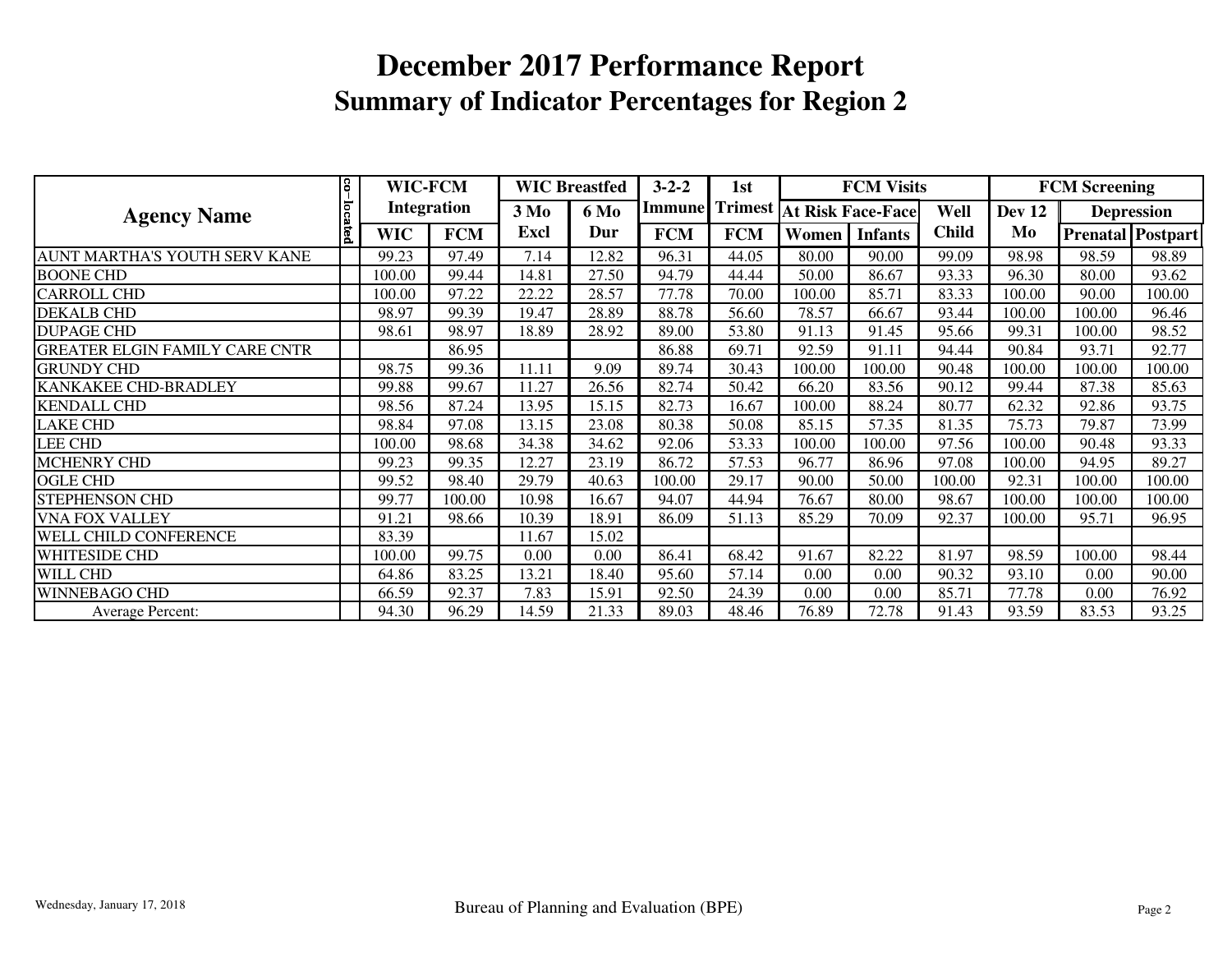|                                  |         | WIC-FCM<br><b>Integration</b> |            | <b>WIC Breastfed</b>            |       | $3 - 2 - 2$ | 1st        |                                  | <b>FCM Visits</b> |              | <b>FCM Screening</b> |                   |                          |
|----------------------------------|---------|-------------------------------|------------|---------------------------------|-------|-------------|------------|----------------------------------|-------------------|--------------|----------------------|-------------------|--------------------------|
| <b>Agency Name</b>               |         |                               |            | 3 M <sub>0</sub><br><b>6 Mo</b> |       |             |            | Immune Trimest At Risk Face-Face |                   | Well         | <b>Dev 12</b>        | <b>Depression</b> |                          |
|                                  | located | <b>WIC</b>                    | <b>FCM</b> | Excl<br>Dur                     |       | <b>FCM</b>  | <b>FCM</b> | Women                            | <b>Infants</b>    | <b>Child</b> | Mo                   |                   | <b>Prenatal Postpart</b> |
| <b>BUREAU COUNTY HEALTH DEPT</b> |         | 65.26                         |            | 8.57                            | 10.71 |             |            |                                  |                   |              |                      |                   |                          |
| <b>CHAMPAIGN-URBANA PHD</b>      |         | 99.68                         | 100.00     | 12.03                           | 16.88 | 90.42       | 40.76      | 86.30                            | 76.62             | 96.43        | 100.00               | 88.70             | 94.93                    |
| <b>FORD CHD</b>                  |         | 100.00                        | 99.12      | 13.64                           | 20.00 | 84.91       | 45.45      | 54.55                            | 77.78             | 86.21        | 96.43                | 100.00            | 17.39                    |
| <b>FULTON CHD</b>                |         | 100.00                        | 99.61      | 6.67                            | 17.24 | 83.91       | 27.27      | 30.77                            | 30.00             | 83.33        | 100.00               | 100.00            | 67.74                    |
| <b>HENDERSON CHD</b>             |         | 100.00                        | 100.00     | 0.00                            | 0.00  | 80.00       | 25.00      | 100.00                           | 50.00             | 100.00       | 80.00                | 100.00            | 100.00                   |
| <b>HENRY CHD</b>                 |         | 95.42                         | 100.00     | 8.70                            | 14.71 | 90.72       | 63.16      | 82.35                            | 85.71             | 94.44        | 100.00               | 100.00            | 100.00                   |
| <b>KNOX CHD</b>                  |         | 99.72                         | 99.45      | 10.98                           | 16.00 | 86.90       | 38.10      | 78.57                            | 54.55             | 93.55        | 100.00               | 100.00            | 81.69                    |
| <b>LASALLE CHD</b>               |         | 99.68                         | 99.86      | 12.90                           | 18.18 | 85.86       | 49.15      | 82.09                            | 82.05             | 95.61        | 100.00               | 92.22             | 88.80                    |
| <b>LIVINGSTON CHD</b>            |         | 99.46                         | 95.40      | 14.63                           | 15.15 | 89.83       | 41.03      | 100.00                           | 88.24             | 89.29        | 97.14                | 100.00            | 96.55                    |
| <b>MARSHALL CHD</b>              |         | 100.00                        | 100.00     | 8.33                            | 12.50 | 80.00       | 72.73      | 83.33                            | 60.00             | 100.00       | 100.00               | 77.78             | 100.00                   |
| <b>MASON CHD</b>                 |         | 99.17                         | 99.19      | 13.64                           | 12.50 | 92.68       | 57.14      | 100.00                           | 60.00             | 80.00        | 100.00               | 100.00            | 73.33                    |
| MCDONOUGH COUNTY HD              |         | 69.33                         |            | 36.67                           | 33.33 |             |            |                                  |                   |              |                      |                   |                          |
| <b>MCLEAN CHD</b>                |         | 100.00                        | 97.98      | 22.76                           | 25.96 | 85.00       | 54.40      | 85.19                            | 67.12             | 88.61        | 98.86                | 93.98             | 84.83                    |
| <b>MERCER CHD</b>                |         | 100.00                        | 100.00     | 6.25                            | 0.00  | 93.18       | 33.33      | 85.71                            | 80.00             | 90.00        | 100.00               | 100.00            | 100.00                   |
| PEORIA COUNTY HD                 |         | 67.70                         |            | 8.80                            | 12.40 |             |            |                                  |                   |              |                      |                   |                          |
| PUTNAM CHD                       |         | 100.00                        | 100.00     | 37.50                           | 40.00 | 100.00      | 50.00      | 100.00                           | 100.00            | 100.00       | 100.00               | 100.00            | 100.00                   |
| ROCK ISLAND CHD                  |         | 99.92                         | 99.49      | 9.05                            | 18.44 | 84.99       | 46.63      | 65.88                            | 81.82             | 86.02        | 98.05                | 97.83             | 73.39                    |
| <b>TASC</b>                      |         |                               | 91.53      |                                 |       | 86.18       | 25.35      | 77.78                            | 50.00             | 93.75        | 100.00               | 93.75             | 94.29                    |
| <b>TAZEWELL CHD</b>              |         | 96.79                         | 97.19      | 14.81                           | 17.19 | 89.53       | 35.11      | 65.00                            | 42.11             | 95.92        | 98.46                | 88.57             | 75.22                    |
| VERMILION COUNTY HD              |         | 63.64                         |            | 3.88                            | 8.43  |             |            |                                  |                   |              |                      |                   |                          |
| <b>WARREN CHD</b>                |         | 100.00                        | 100.00     | 10.00                           | 16.67 | 80.56       | 48.57      | 92.31                            | 100.00            | 95.00        | 100.00               | 100.00            | 100.00                   |
| <b>WOODFORD</b>                  |         | 64.04                         |            | 16.00                           | 11.11 |             |            |                                  |                   |              |                      |                   |                          |
| Average Percent:                 |         | 91.42                         | 98.75      | 13.13                           | 16.07 | 87.33       | 44.30      | 80.58                            | 69.76             | 92.24        | 98.17                | 96.05             | 85.19                    |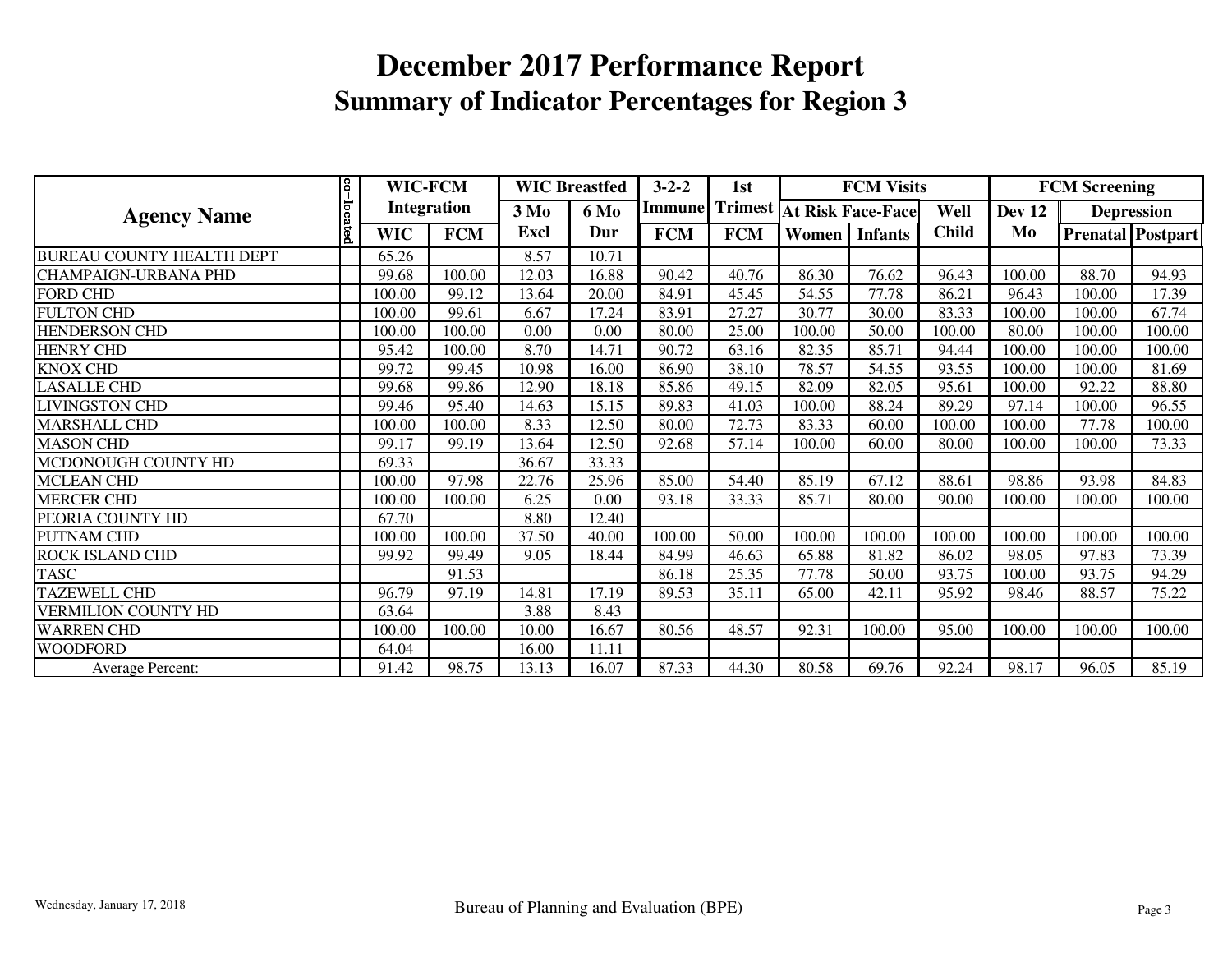| <b>Agency Name</b>         |            | WIC-FCM<br>Integration |            | <b>WIC Breastfed</b>            |       | $3 - 2 - 2$ | 1st<br>Immune Trimest At Risk Face-Face |        | <b>FCM Visits</b> |              | <b>FCM Screening</b> |        |                          |
|----------------------------|------------|------------------------|------------|---------------------------------|-------|-------------|-----------------------------------------|--------|-------------------|--------------|----------------------|--------|--------------------------|
|                            |            |                        |            | 3 M <sub>0</sub><br><b>6 Mo</b> |       |             |                                         |        |                   | Well         | Dev <sub>12</sub>    |        | <b>Depression</b>        |
|                            | co-located | <b>WIC</b>             | <b>FCM</b> | <b>Excl</b>                     | Dur   | <b>FCM</b>  | <b>FCM</b>                              | Women  | <b>Infants</b>    | <b>Child</b> | Mo                   |        | <b>Prenatal Postpart</b> |
| <b>ADAMS CHD</b>           |            | 95.60                  | 100.00     | 14.29                           | 20.00 | 92.81       | 42.62                                   | 87.50  | 87.23             | 90.91        | 89.87                | 56.25  | 75.71                    |
| <b>BROWN CHD</b>           |            | 100.00                 | 96.15      | 40.00                           | 25.00 | 100.00      | 100.00                                  | 0.00   | 66.67             | 100.00       | 100.00               | 0.00   | 0.00                     |
| <b>CALHOUN CHD</b>         |            | 100.00                 | 100.00     | 0.00                            | 0.00  | 50.00       | 0.00                                    | 0.00   | 0.00              | 0.00         | 0.00                 | 0.00   | 0.00                     |
| <b>CASS CHD</b>            |            | 96.69                  | 100.00     | 11.11                           | 25.00 | 96.88       | 41.67                                   | 75.00  | 85.71             | 100.00       | 100.00               | 100.00 | 100.00                   |
| <b>CHRISTIAN CHD</b>       |            | 99.53                  | 100.00     | 10.26                           | 15.79 | 82.81       | 50.00                                   | 90.00  | 60.00             | 96.97        | 97.44                | 100.00 | 85.71                    |
| <b>CLARK CHD</b>           |            | 100.00                 | 100.00     | 23.81                           | 25.00 | 90.16       | 58.33                                   | 62.50  | 100.00            | 91.30        | 100.00               | 100.00 | 94.12                    |
| <b>COLES CHD</b>           |            | 100.00                 | 100.00     | 14.00                           | 10.34 | 97.20       | 40.00                                   | 80.00  | 66.67             | 96.83        | 100.00               | 100.00 | 95.83                    |
| <b>CUMBERLAND CHD</b>      |            | 100.00                 | 98.33      | 11.11                           | 25.00 | 94.12       | 37.50                                   | 100.00 | 100.00            | 100.00       | 100.00               | 100.00 | 90.00                    |
| <b>DEWITT-PIATT BI-CHD</b> |            | 100.00                 | 99.14      | 0.00                            | 0.00  | 94.74       | 0.00                                    | 100.00 | 50.00             | 100.00       | 100.00               | 88.89  | 20.00                    |
| <b>DOUGLAS CHD</b>         |            | 100.00                 | 98.17      | 35.00                           | 37.50 | 90.00       | 30.77                                   | 75.00  | 100.00            | 94.44        | 100.00               | 100.00 | 100.00                   |
| <b>EDGAR CHD</b>           |            | 100.00                 | 100.00     | 6.67                            | 12.50 | 85.71       | 61.90                                   | 87.50  | 94.74             | 90.48        | 100.00               | 100.00 | 100.00                   |
| <b>EFFINGHAM CHD</b>       |            | 98.40                  | 100.00     | 12.20                           | 23.08 | 90.77       | 26.32                                   | 75.00  | 90.00             | 96.77        | 100.00               | 100.00 | 95.45                    |
| <b>GREENE CHD</b>          |            | 98.85                  | 100.00     | 25.00                           | 40.00 | 85.71       | 31.25                                   | 87.50  | 83.33             | 100.00       | 100.00               | 100.00 | 100.00                   |
| HANCOCK COUNTY HD          |            | 50.70                  |            | 16.67                           | 60.00 |             |                                         |        |                   |              |                      |        |                          |
| <b>JERSEY CHD</b>          |            | 97.06                  | 100.00     | 20.83                           | 15.79 | 92.68       | 42.31                                   | 90.91  | 100.00            | 100.00       | 100.00               | 95.24  | 95.24                    |
| <b>LOGAN CHD</b>           |            | 95.51                  | 99.31      | 18.75                           | 29.41 | 70.00       | 47.62                                   | 50.00  | 77.78             | 75.86        | 87.50                | 76.92  | 80.95                    |
| <b>MACON CHD</b>           |            | 99.89                  | 99.89      | 13.58                           | 18.56 | 85.66       | 54.22                                   | 55.17  | 45.10             | 89.23        | 79.14                | 52.81  | 75.00                    |
| <b>MACOUPIN</b>            |            | 61.57                  |            | 15.56                           | 25.00 |             |                                         |        |                   |              |                      |        |                          |
| MONTGOMERY CHD             |            | 98.76                  | 100.00     | 16.28                           | 23.33 | 90.28       | 53.13                                   | 83.33  | 100.00            | 92.11        | 98.18                | 68.97  | 83.33                    |
| <b>MORGAN CHD</b>          |            | 99.57                  | 100.00     | 7.14                            | 3.45  | 77.97       | 72.00                                   | 100.00 | 100.00            | 100.00       | 94.87                | 93.75  | 87.10                    |
| <b>MOULTRIE CHD</b>        |            | 100.00                 | 100.00     | 21.43                           | 28.57 | 92.00       | 44.44                                   | 100.00 | 100.00            | 100.00       | 100.00               | 100.00 | 100.00                   |
| PIKE CHD                   |            | 100.00                 | 98.35      | 16.00                           | 6.67  | 92.68       | 33.33                                   | 100.00 | 71.43             | 100.00       | 95.65                | 100.00 | 100.00                   |
| <b>SANGAMON CHD</b>        |            | 99.77                  | 99.01      | 8.47                            | 12.40 | 82.18       | 40.17                                   | 88.35  | 77.86             | 92.62        | 97.82                | 96.09  | 97.66                    |
| <b>SCHUYLER CHD</b>        |            | 78.13                  | 100.00     | 0.00                            | 0.00  | 90.00       | 66.67                                   | 100.00 | 100.00            | 100.00       | 100.00               | 100.00 | 66.67                    |
| <b>SCOTT CHD</b>           |            | 100.00                 | 100.00     | 16.67                           | 14.29 | 80.00       | 50.00                                   | 33.33  | 75.00             | 87.50        | 100.00               | 100.00 | 100.00                   |
| <b>SHELBY CHD</b>          |            | 100.00                 | 100.00     | 26.92                           | 38.89 | 91.67       | 50.00                                   | 100.00 | 100.00            | 100.00       | 100.00               | 100.00 | 96.15                    |
| <b>Average Percent:</b>    |            | 95.00                  | 99.51      | 15.45                           | 20.60 | 87.33       | 44.76                                   | 75.88  | 80.48             | 91.46        | 93.35                | 84.54  | 80.79                    |